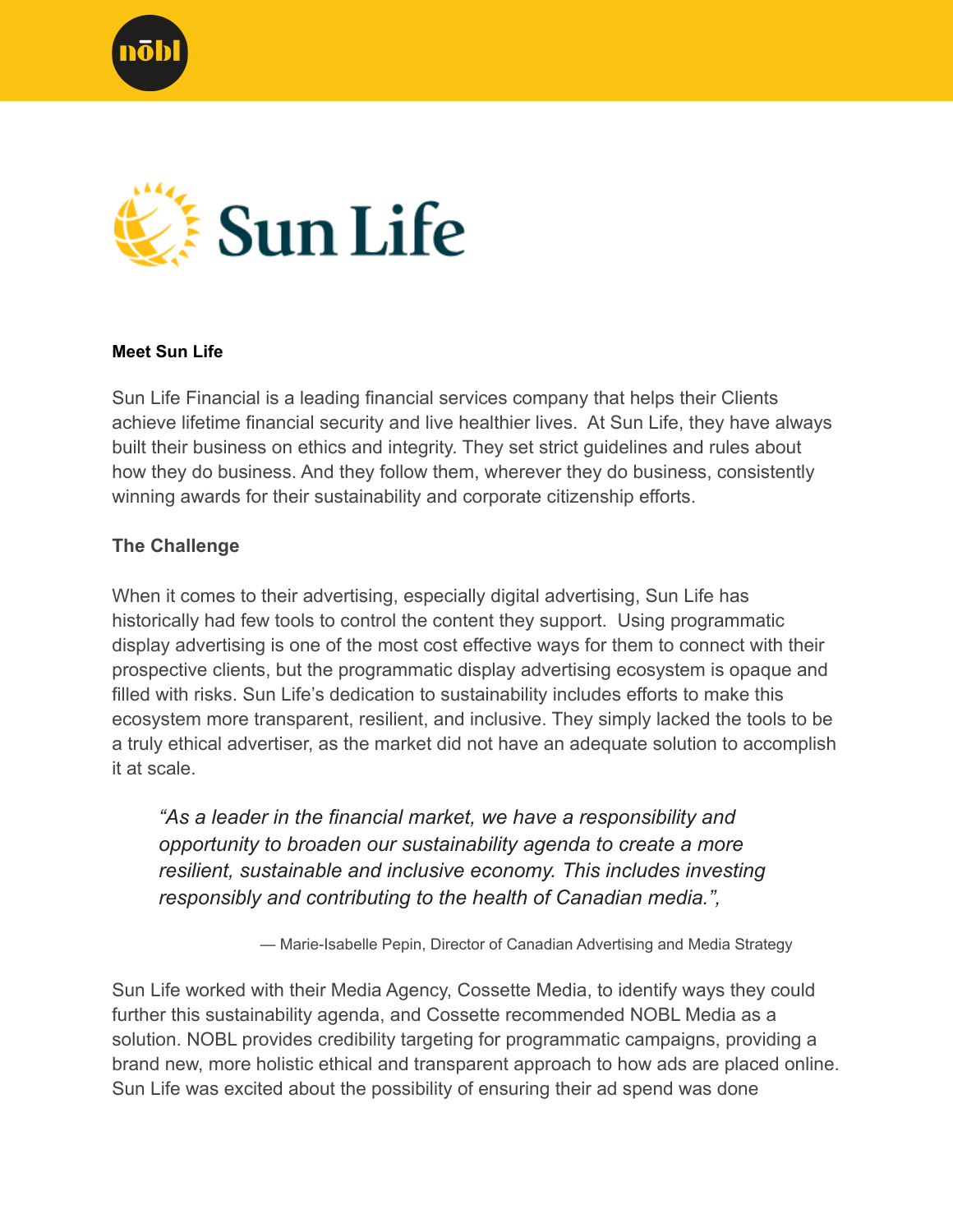responsibly. "*Sun Life is one of the Global 100 Most Sustainable Corporations in the World (for 11 consecutive years now). To be part of projects/initiatives/innovations bringing us closer to a sustainable future is a priority for us",* said Pepin*.*

However, they also wanted to ensure their campaign effectiveness was not impaired, since spending money on legitimate journalism that didn't bring them customers was not helpful, and certainly not sustainable. To verify the effectiveness of NOBL based campaigns, an A/B test compared the open exchange environment to NOBL.

# **The Experiment**

To demonstrate the effectiveness of NOBL credibility targeting, we ran a field experiment by randomly assigning consumers to two conditions. The first is a control condition, where we use the default Google Ad Network for placement decisions. The second is a treatment condition, where we add an additional NOBL filter to only bid for ads on high credibility pages. For the purposes of this experiment, we considered a high quality page to be one that received a NOBL score of 5 or greater or that resided on a domain that received a score of 5 or greater based on the average score of 10 or more pages on that domain.



The Sun Life display advertising campaign ran from April 18 to June 20, 2021. For each domain, we tracked the number of impressions, clicks, and amount spent. We also monitored the webpage activity of these consumers on Sun Life's domain and collected the total number of webpage visits arriving from each domain. We then compared these KPI's for users in the treatment condition with the baseline condition.

### **The Results**

The results suggest that the trustworthiness of the website plays an important role in the success of online advertising. Specifically, consumers in the treatment condition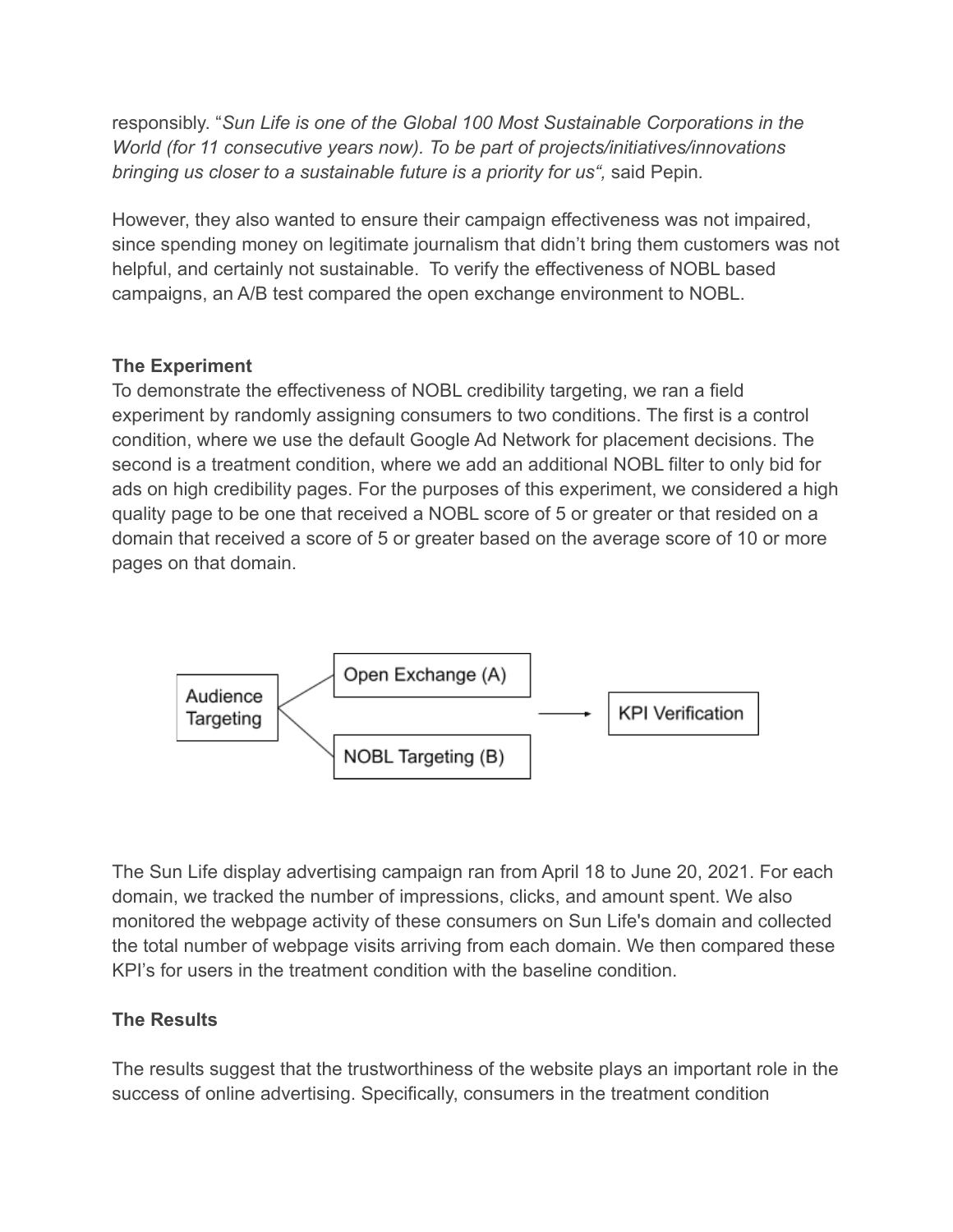(receiving ads on higher quality pages) exhibited a 110% higher click-through rate and a 39% lower cost per click. In other words, targeting the same consumers on trustworthy sites increased subsequent ad response at a more cost-effective rate.

In addition, an important side effect of targeting more trustworthy pages is a reduction in illegitimate clicks. Consumers in the treatment condition resulted in a 56% reduction in invalid clicks (e.g., fraudulent or unintentional clicks) and a 37% reduction in invalid impressions.

Summary of KPIs:



Conversions, which is defined as the number of page views on Sun Life's site by consumers who encountered a Sun Life advertisement, were also monitored. Consumers can arrive by a click and then browse the website. Alternatively, consumers can come to the website at a later time.

In our data, conversions following direct clicks generated only 1.2% of the page views. The remaining 98.8% were view-through conversions, defined as consumers viewing pages on the website without clicking through from the original ad. Furthermore, the results suggest that post view conversions increased by 39% when using NOBL. This means that when paired with a trustworthy site, the display ad delivered a superior conversion rate than a strategy that does not use credibility targeting.

# **The Conclusion**

Overall, this finding suggests that consumers associate the trustworthiness of the content with the ad, leading to more subsequent page view activity. Note that in both conditions, the only difference is the trustworthiness of the site. This implies that